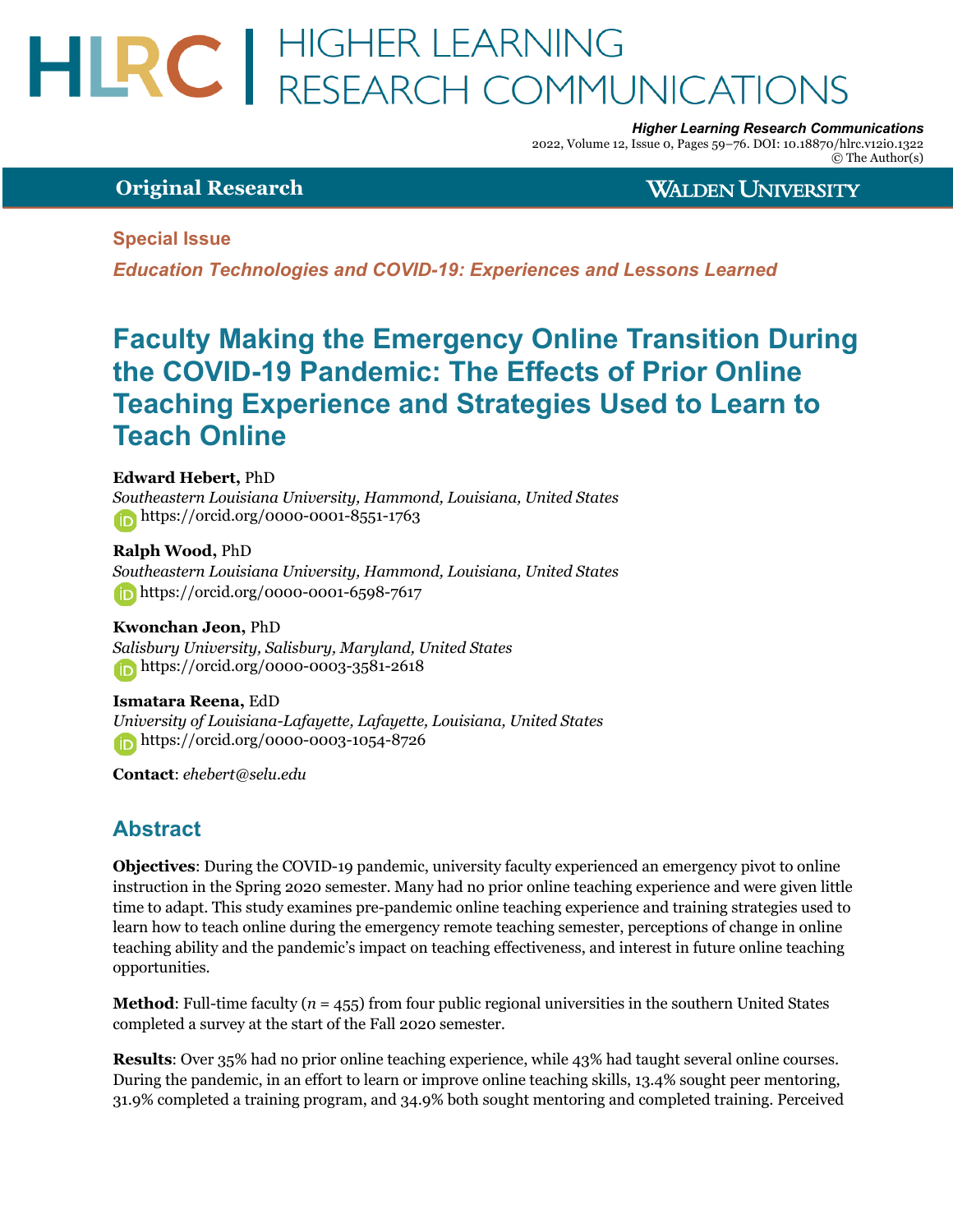

online teaching skills, impact of the pandemic on teaching effectiveness, and interest in future online teaching were significantly related to prior online teaching experience and training sought.

**Conclusions**: Faculty with less online experience perceived a greater negative effect of the pandemic on teaching performance and had less interest in future online teaching. Both mentoring and training enhanced perceived teaching skills, lowered the negative impact of the pandemic on teaching effectiveness, and promoted a positive attitude about future online teaching.

**Implications for Theory or Practice**: The results provide support for the importance of faculty development programs in shaping attitudes and perceived effectiveness in online teaching and add to existent research on university faculty during the pandemic. Evidence from studies such as this provides universities with data that may be used to re-evaluate induction and training to improve instructional delivery in future instances when emergency remote teaching is required.

#### **Keywords**: *COVID-19, pandemic, university faculty, online, teaching*

**Date Submitted**: February 7, 2022 | **Date Published:** June 23, 2022

#### **Recommended Citation**

Hebert, E., Wood, R., Jeon, K., & Reena, I. (2022). Faculty making the emergency online transition during the COVID-19 pandemic: The effects of prior online teaching experience and strategies used to learn to teach online. *Higher Learning Research Communications, 12*(0), 59–76. https://doi.org/10.18870/hlrc.v12i0.1322

## **Introduction**

COVID-19 was first reported in China in late 2019. By March 2020, it was recognized by the World Health Organization as a global pandemic and by May was linked to over 5 million cases and 300,000 deaths worldwide (Sarria-Guzman et al., 2021). State and local governments issued "stay-at-home" orders, and mitigation guidelines to prevent further spread of the virus included hand washing, wearing masks in public, and physical distancing from others. The pandemic strained educational systems and public health resources and changed many aspects of daily living across the planet.

In response to federal and state actions, and to reduce risk among faculty and students, universities across the United States sent residential students home, canceled on-campus activities, and moved instruction online (Fox et al., 2020; Johnson et al., 2020; Lee, 2020; Murphy et al., 2020; Quezada et al., 2020; Sahu, 2020; Schmidt et al., 2020). Typically, learning online pedagogy and developing an online course are done over time with the support of distance education professionals training faculty to utilize learning management systems, create and deliver content, assess student performance, and develop strategies to maintain student engagement (McQuiggan, 2012; Meyer & Murrell, 2014; Sahu, 2020). However, the COVID-induced pivot was swift and unprecedented, with little time for faculty and students to prepare for the change (Fox et al., 2020; Hodges et al., 2020; MacIntyre et al., 2020; Quezada et al., 2020; Sahu, 2020; Schmidt et al., 2020). Thus, it represented a semester of emergency remote teaching, a temporary shift to online instructional delivery due to a crisis that will likely return to traditional formats once the crisis has abated (Hodges et al., 2020). Adding to the challenge, prior to the pandemic many faculty and students had not experienced online instruction (Colclasure et al., 2021; Cutri et al., 2020; Fox et al., 2020; Lee, 2020; Roy & Covelli, 2021; Swaminathan et al., 2020).

## **Literature Review**

Much recent research has examined the challenges of U.S. college students during the pandemic, and some interest has focused on their online learning perceptions and experiences. Studies indicate many worried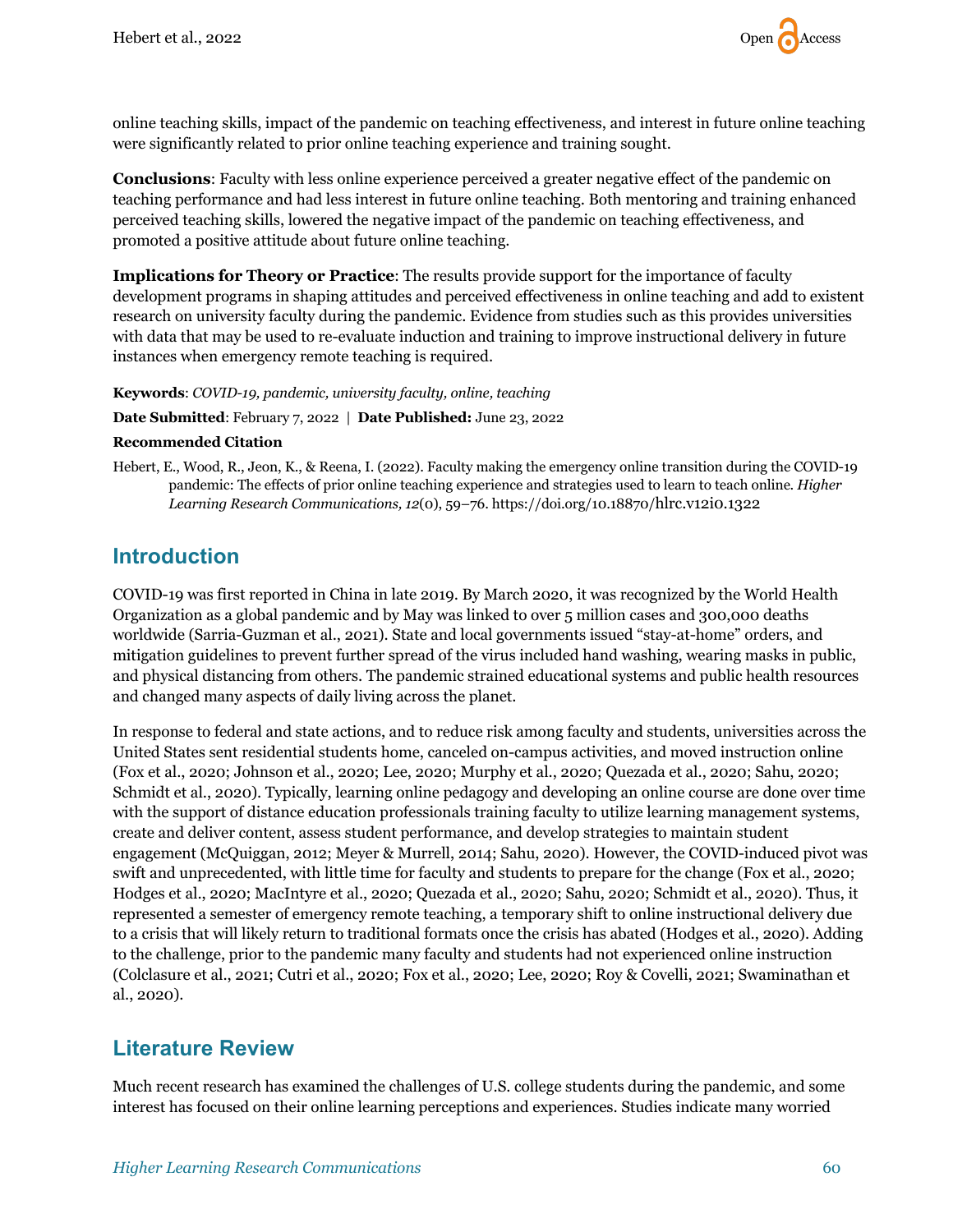

about the transition, had difficulty with online learning, and reported reduced attention/concentration, interest and participation in classes, fewer opportunities to interact with peers, and a reduction in perceived quality of the learning process (Aguilera-Hermida, 2020; Garris & Fleck, 2020; Kecojevic et al., 2020; Murphy et al., 2020; Reinholtz et al., 2020; Ruiz-Alonso-Bartol et al., 2022). Despite these challenges, students indicated their faculty made changes to course content and deadlines (Murphy et al., 2020) and most were able to successfully cope and achieve grades during the Spring 2020 semester that were consistent with previous semesters (Aguilera-Hermida, 2020; Garris & Fleck, 2020, Hickey et al., 2021). Yet, while students did not perceive the emergency change to online instruction to be insurmountable, the majority reported a preference for face-to-face classes and indicated that, as a result of their Spring 2020 emergency remote experience, they are less likely to opt for online instruction in the future (Aguilera-Hermida, 2020; Hickey et al., 2021; Serhan, 2020).

The university faculty experience during the pandemic has also been examined. Research examining college instructors' experiences during the emergency transition to online instruction has been primarily survey based (e.g., Aubry et al., 2020; Colclasure et al., 2021; Culp-Roche et al., 2012; Delaney et al., 2021; Fox et al., 2020; Johnson et al., 2020; MacIntyre et al., 2020; Roy & Covelli, 2021) and also included interviews with small samples (e.g., Belikov et al., 2021; Colclasure et al., 2021; Cutri et al., 2020; Howe et al., 2021; Manokore & Kuntz, 2021; Rupnow et al., 2020; Stadtlander & Sickel, 2021). These studies have revealed several consistent findings. Prior to the emergency transition, between 40% and 52% of faculty had not taught online (Fox et al., 2020; Roy & Covelli, 2021) and many had low online teaching efficacy (Belikov et al., 2021). Among their greatest challenges was the speed of the transition combined with the time-intensive nature of learning and implementing new pedagogical skills, adapting to unfamiliar technology, modifying course calendars, and transitioning content delivery and assessments to online formats (Belikov et al., 2021; Colclasure et al., 2021; Cutri et al., 2020; Howe et al., 2021; MacIntyre et al., 2020). Over half of faculty felt uncomfortable teaching online during the emergency transition, and 42% found the transition difficult (Roy & Covelli, 2021). Distracted work environments at home and caring for others increased the challenge (Colclasure et al., 2021), with these leading to reduced satisfaction with professional life (Aubry et al., 2020). Delaney et al. (2021) reported that over 80% of university teachers indicated that balancing work responsibilities and childcare was difficult.

As they adapted to teaching online, faculty expressed significant concern for assessment of student performance, specifically that related to academic integrity and administering online exams (Cutri et al., 2020; Fox et al., 2020; Howe et al., 2021; Rupnow et al., 2020). Between 50% and 70% reduced the number of assignments and exams, changed grading policies, and lowered expectations (Fox et al., 2020; Johnson et al., 2020; Moser et al., 2021). Communication with students was also an often-reported struggle, as instructors indicated increased time spent communicating via email and reported perceptions of the negative impact of reduced in-person contact (Belikov et al., 2021; Colclasure et al., 2021; Howe et al., 2021; Moser et al., 2021). Faculty also often reported concerns for students, including their access to technology, as well as frustration with the lack of student participation, engagement, and motivation in class (Colclasure et al., 2021; Cutri et al., 2020, Fox et al., 2020; Howe et al., 2021; Manokore & Kuntz, 2021; Moser et al., 2021).

There is relatively strong evidence that those with previous online teaching experience had an easier time during the emergency transition (Colclasure et al., 2021; Manokore & Kuntz, 2021). Pre-pandemic online teaching experience was found to be significantly related to online teaching efficacy (Culp-Roche et al., 2021), online teaching readiness (Cutri et al., 2020), and comfort level teaching remotely during the pandemic (Roy & Covelli, 2021). Research indicates that many faculty, as much as 70%, felt their ability to teach effectively was negatively affected by the pandemic and the emergency remote teaching transition (Aubry et al., 2020; Colclasure et al., 2021).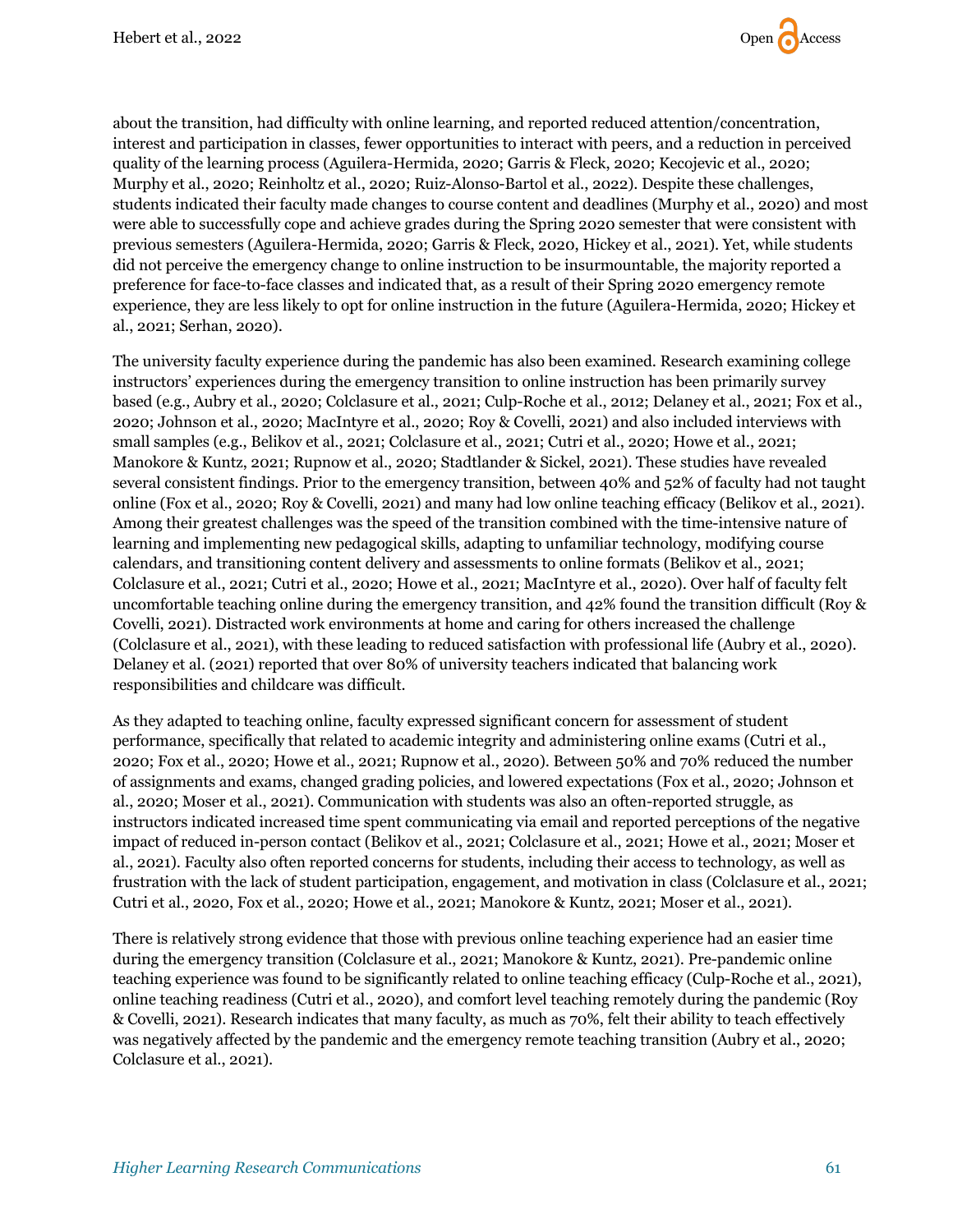

## **Purpose of the Study**

The COVID-19 pandemic resulted in an emergency pivot to online instruction, and faculty entered this transition with varied online teaching experience and training. How did they learn online teaching skills during the pandemic, and to what extent? To what extent did prior online teaching experience influence training sought by faculty during emergency remote teaching? Did the teaching experience during the COVID-19 pandemic change instructors' attitudes about online teaching? Little research has examined these questions. Two interview-based studies of small groups of teachers in nursing and chemistry revealed, logically, that some sought training through programs/workshops offered by their university (Howe et al., 2021; Rupnow et al., 2020). Additionally, in a large-scale, survey-based study, Fox et al. (2020) reported that faculty indicated their university was the most helpful source of support when making the emergency online transition. This study extends existing research on college instructors making the emergency online transition by examining their previous online teaching experience, strategies to learn to teach online during the pandemic, relationships between previous experience, training during the pandemic, perceptions of teaching effectiveness, and future online teaching interest.

## **Methods**

#### **Context and Participants**

Participants in the study were 455 full-time faculty from four universities in the southeast United States that were in the same university system. Institutions were similar in size and scope (mid-sized regional public universities), from the same state, and, because they were in the same university system, had the same COVID-19 closing/opening timelines and policies. All four employed research partners of the lead researcher and provided IRB approval. Enrollment ranged from 8,500 to 19,000 total students, with undergraduates making up 81% to 92%. All four universities offered the majority of their degree programs on campus, but ranged in the number of 100% online degrees offered from 5% to 36% of programs. Each institution provided online teaching training certification for faculty and online learning support for students.

Due to the COVID-19 pandemic, in mid-March of the Spring 2020 semester, all four universities closed offices, canceled on-campus activities, and moved all instruction online for the remainder of the semester. The universities re-opened and on-campus instruction resumed at the start of the Fall 2020 semester, with policies in place to reduce the spread of COVID-19 (i.e., reduced class size and mandatory wearing of a face mask in buildings). During the Fall 2020 semester, courses were delivered through a variety of modes, including face-to-face, 100% online, and hybrid formats.

The sample was primarily female (*n* = 290, 63.7% female; *n* = 155, 33.8% male) and included 202 (44.4%) at the instructor rank, 83 (18.2%) tenure-track, and 170 (37.4%) tenured faculty. Faculty taught in 35 different disciplines including nursing (14.1%), business (12.3%), biology (6.4%), kinesiology (6.4%), and education (6.2%). The majority (*n* = 316, 69.5%) returned to work on campus at the start of the Fall 2020 semester, while  $30.5\%$  ( $n = 139$ ) took steps to continue to work from home due to pandemic-related concerns.

#### **Data Collection and Survey**

After receiving IRB approval from the universities, we collected data early during the Fall 2020 semester using a Google Forms online survey designed for the study. Faculty were sent an email from the research team seeking their voluntary participation, indicating responses were anonymous and providing a link to the survey. A follow-up email was sent 3 weeks later. The survey instrument included demographic questions and items concerning online teaching experience and training, perceptions of the change in online teaching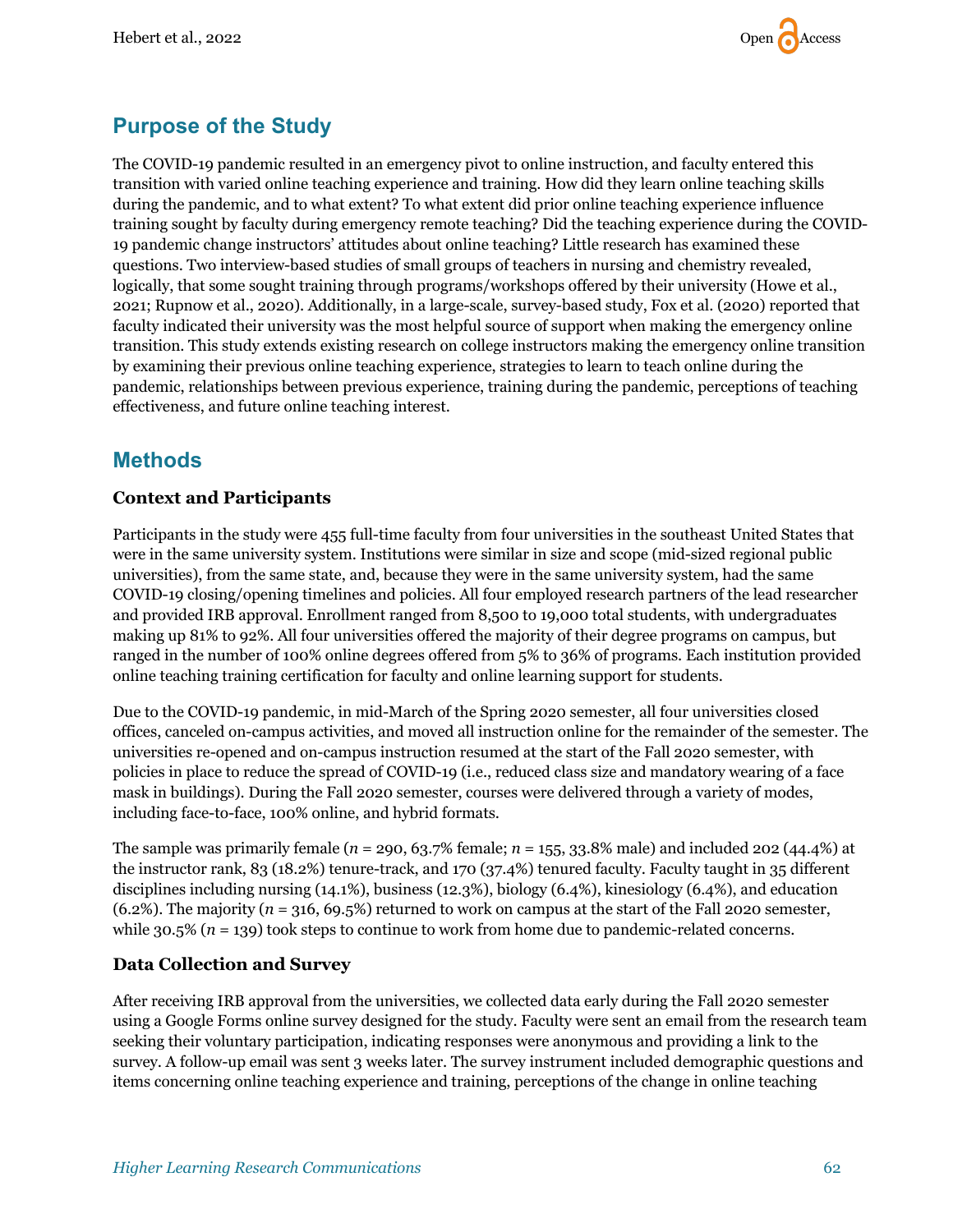

effectiveness, impact of the pandemic on teaching effectiveness, and the extent to which their experience had changed their attitude about teaching online (see Appendix).

Demographic items addressed age, sex, academic area/department, and rank. On two items, respondents indicated the number of online courses they had taught prior to the Spring 2020 semester and whether they had completed a training program on online teaching prior to the Spring 2020 semester. These were followed by the item, "During the Spring 2020 semester, how did you learn how to teach online courses effectively (or improve your online teaching)?" Respondents selected from options indicating mentoring by other faculty and university-sponsored or external training programs.

Participants were then presented two items addressing teaching effectiveness. The first inquired, "How has your ability to teach online changed over the past 6 months?" Responses were selected on a 5-point scale anchored by (1) "It is much lower" and (5) "It is much higher." The second item asked about "the extent to which the pandemic impacted your ability to teach effectively," to which they indicated it was "not at all," "slightly negatively affected," or "greatly negatively affected." The final item asked, "To what extent did your online teaching experience during the Spring 2020 semester change your attitude about teaching online in the future?" Responses were on a scale indicating the likelihood of voluntarily teaching an online class in the future as (1) much less to (5) much more likely.

#### **Data Analysis**

Descriptive statistics (frequency and percent) of item responses for the entire sample were calculated. In addition, several relationships were examined using Chi Square analyses. Faculty were categorized into three groups based on online teaching experience prior to the Spring 2020 semester: (a) No online teaching experience, (b) had taught between one and three online courses, and (c) had taught four or more online courses. Participants were also categorized into four groups based on activities in which they engaged during the spring 2020 semester to learn to teach online: (a) sought mentoring from other faculty, (b) completed training program/workshop to learn to teach online, (c) both sought mentoring and completed an online teaching program, and (d) did not seek mentoring nor participate in an online teaching training program. Activities to learn to teach online during the spring 2020 semester were compared among faculty with varying online teaching experience. Finally, change in perceived ability to teach online, impact of the pandemic on teaching effectiveness, and change in attitude toward teaching future online courses were examined as a function of previous online teaching experience and training/mentoring sought during the Spring 2020 semester. Data analysis was conducted using the Statistical Package for Social Sciences software, Version 25 (IBM Corp., Armonk, New York, USA).

## **Results**

#### **Online Teaching Experience and Training Prior to the Pandemic**

Prior to the Spring 2020 semester, 36.5% (*n* = 166) of participants had never taught online, 20.4% (*n* = 93) had taught one to three online courses, and 43.1% (*n* = 196) had taught four or more. Prior to the emergency transition, 73.0% of surveyed faculty had completed a formal training program on online teaching. Of these, more (61.1%) had completed a training program offered by their university than one offered by an agency external to their university (34.1%).

#### **Learning to Teach Online During the Spring 2020 Semester**

During the Spring 2020 semester, 31.9% of faculty completed a professional development training program on online teaching, 13.4% sought mentoring from other faculty, and 34.9% reported both seeking peer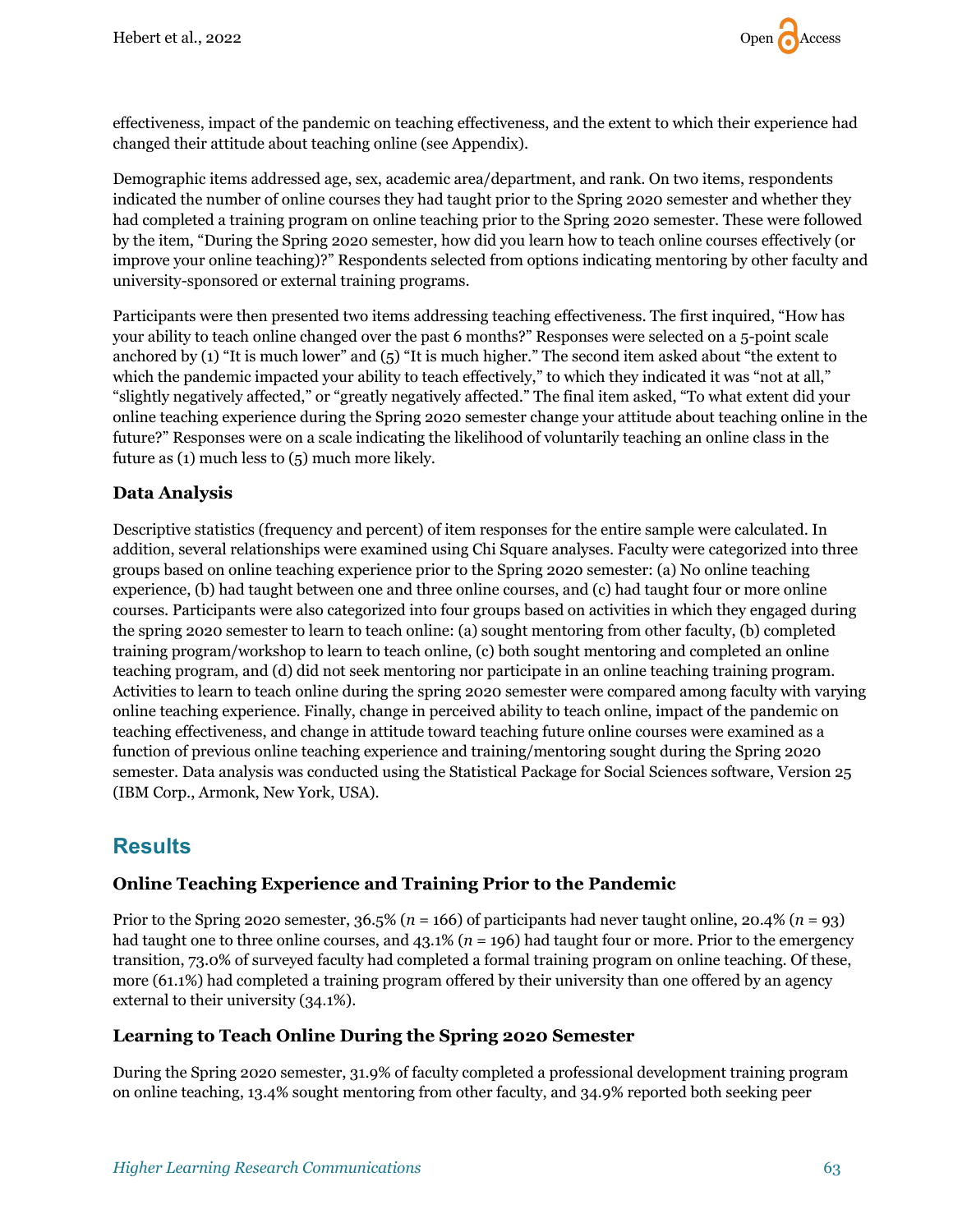

mentoring and completing a training program. The remaining 19.8% of participants reported neither activity. Among those who completed an online training program, more (60.9%) participated in one provided by their university than from an external agency (29.5%). Engagement in these strategies to learn to teach online varied significantly with previous online teaching experience  $[X2(6) = 14.83, p < .05]$ . As shown in Table 1, faculty with the most previous online teaching experience were least likely to seek peer mentoring, but slightly more likely to complete a training program during the pandemic. In addition, compared to other groups, faculty who had taught between one and three online courses prior to the Spring 2020 semester were more likely to pursue mentoring from others plus complete a training program.

| <b>Table 1.</b> Strategies to Learn to Teach Online During the Pandemic as a Function of Prior Online Teaching |
|----------------------------------------------------------------------------------------------------------------|
| Experience                                                                                                     |
|                                                                                                                |

|                                                              | n   | Neither<br>mentoring nor<br>training<br>$n(\%)$ | Mentoring<br>only<br>$n(\%)$ | Training<br>program<br>only<br>$n(\%)$ | Mentoring<br>and training<br>program<br>$n(\%)$ |
|--------------------------------------------------------------|-----|-------------------------------------------------|------------------------------|----------------------------------------|-------------------------------------------------|
| <b>Online teaching</b><br>experience prior<br>to Spring 2020 |     |                                                 |                              |                                        |                                                 |
| No previous online.<br>teaching experience                   | 166 | 31(18.7%)                                       | 34(20.5%)                    | 46 (27.7%)                             | 55(33.1%)                                       |
| Had taught $1-3$<br>online courses                           | 93  | 15(16.1%)                                       | $11(11.8\%)$                 | 29 (31.2%)                             | 38 (40.9%)                                      |
| Had taught 4 or more<br>more online courses                  | 196 | 44 (22.4%)                                      | 16(8.2%)                     | 70 (35.7%)                             | 66 (33.7%)                                      |
| Total                                                        | 455 | 90(19.8%)                                       | 61(13.4%)                    | 145 (31.9%)                            | 159 (34.9%)                                     |

#### **Change in Perceived Ability to Teach Online Courses**

Of the entire sample, the majority of faculty indicated their ability to teach online after the Spring 2020 semester was "Somewhat" (54.3%) or "Much" improved (29.5%). As shown in Figure 1 and Table 2, this perception varied with both previous online teaching experience and activities to learn to teach online. Chi Square analysis  $[X2(4) = 19.10, p < .01]$  showed a significant link between previous online teaching experience and perceptions of improvement, with less experienced faculty reporting higher levels of improvement. Over 35% of faculty with no previous online teaching experience indicated their ability was "much improved," and this percentage declined among those with more online teaching experience.

Perceptions of online teaching ability also varied significantly as a function of training sought  $[X2(6) = 15.24,$ *p* < .05] (see Table 2). Faculty who sought neither mentoring nor formal training were more likely to report their ability to teach online classes was "unchanged" compared to other groups. A rating of "much improved" was reported by a similar percent (approximately 30%) of instructors who sought mentoring, formal training, or both (see Figure 1).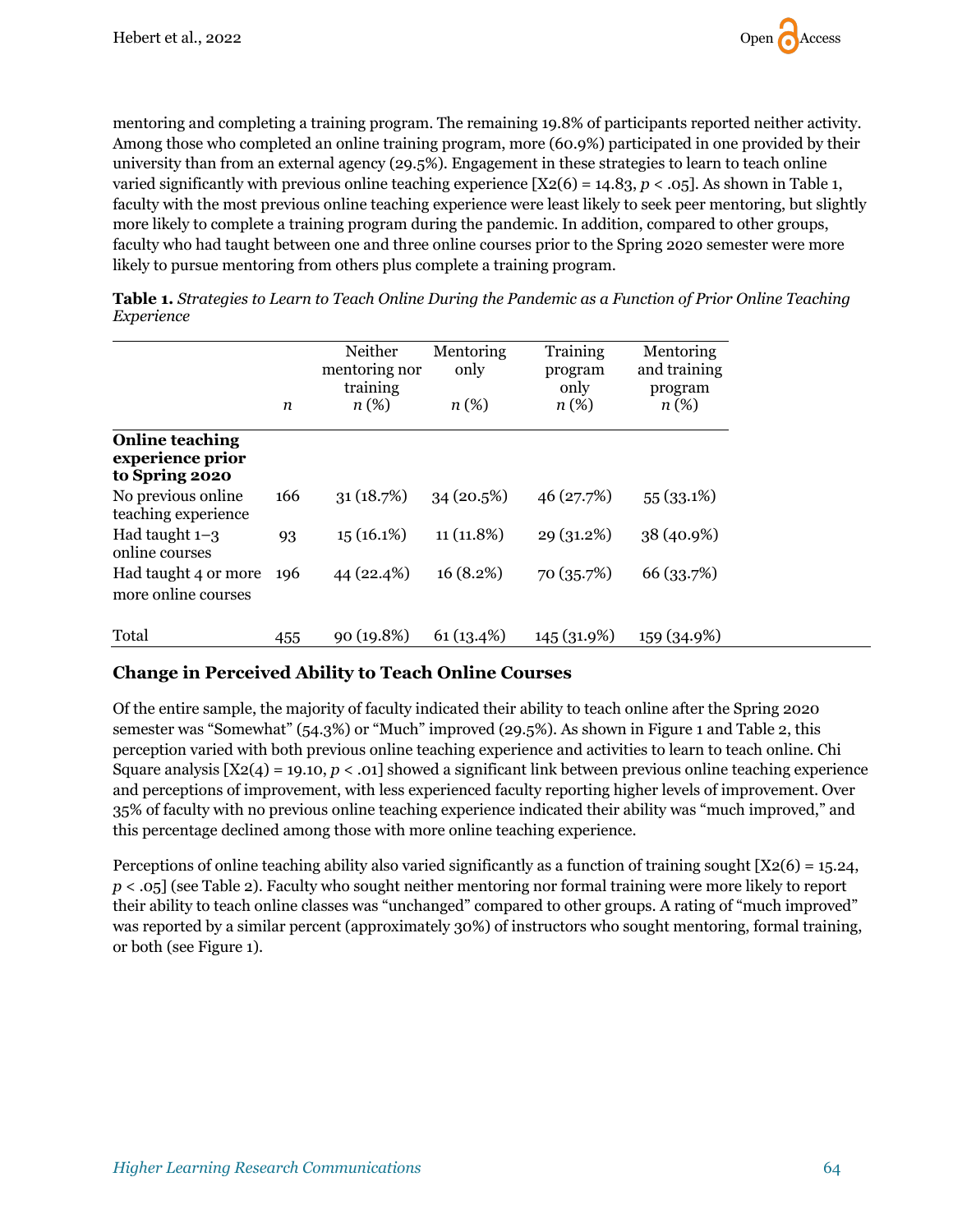|                                                                                                             | $\boldsymbol{n}$       | Unchanged<br>$n(\%)$                                 | Somewhat<br>improved<br>$n(\%)$                         | Much<br>improved<br>$n(\%)$                            |
|-------------------------------------------------------------------------------------------------------------|------------------------|------------------------------------------------------|---------------------------------------------------------|--------------------------------------------------------|
| <b>Online teaching experience</b><br>prior to Spring 2020                                                   |                        |                                                      |                                                         |                                                        |
| No online teaching experience<br>Had taught 1-3 online classes<br>Had taught 4 or more online classes       | 166<br>93<br>196       | 12 (7.2%)<br>8 (8.6%)<br>43 (21.9%)                  | 91 (54.8%)<br>56 (60.2%)<br>$100(51.0\%)$               | 59 (35.5%)<br>27 (29.0%)<br>48 (24.5%)                 |
| Strategies used to learn to teach<br>online during the Spring 2020<br>semester                              |                        |                                                      |                                                         |                                                        |
| Neither mentoring nor training<br>Mentoring only<br>Training program only<br>Mentoring and training program | 90<br>61<br>145<br>159 | 23(25.6%)<br>$7(11.5\%)$<br>16 (11.0%)<br>17 (10.7%) | $46(51.1\%)$<br>$36(59.0\%)$<br>78 (53.8%)<br>87(54.7%) | $18(20.0\%)$<br>17(27.9%)<br>$48(33.1\%)$<br>51(32.1%) |
| Total                                                                                                       | 455                    | 63 (13.8%)                                           | 247(54.3%)                                              | 134 (29.5%)                                            |

#### **Table 2.** *Change in Perceived Ability to Teach Online Classes*





#### **Impact of the Pandemic on Teaching Effectiveness**

Overall, approximately half (48.6%) of respondents indicated the COVID-19 pandemic had "slightly negatively affected" their teaching effectiveness, with the remainder divided approximately equally between "not negatively affected" (25.3%) and "greatly negatively affected" (26.2%). These perceptions were found to be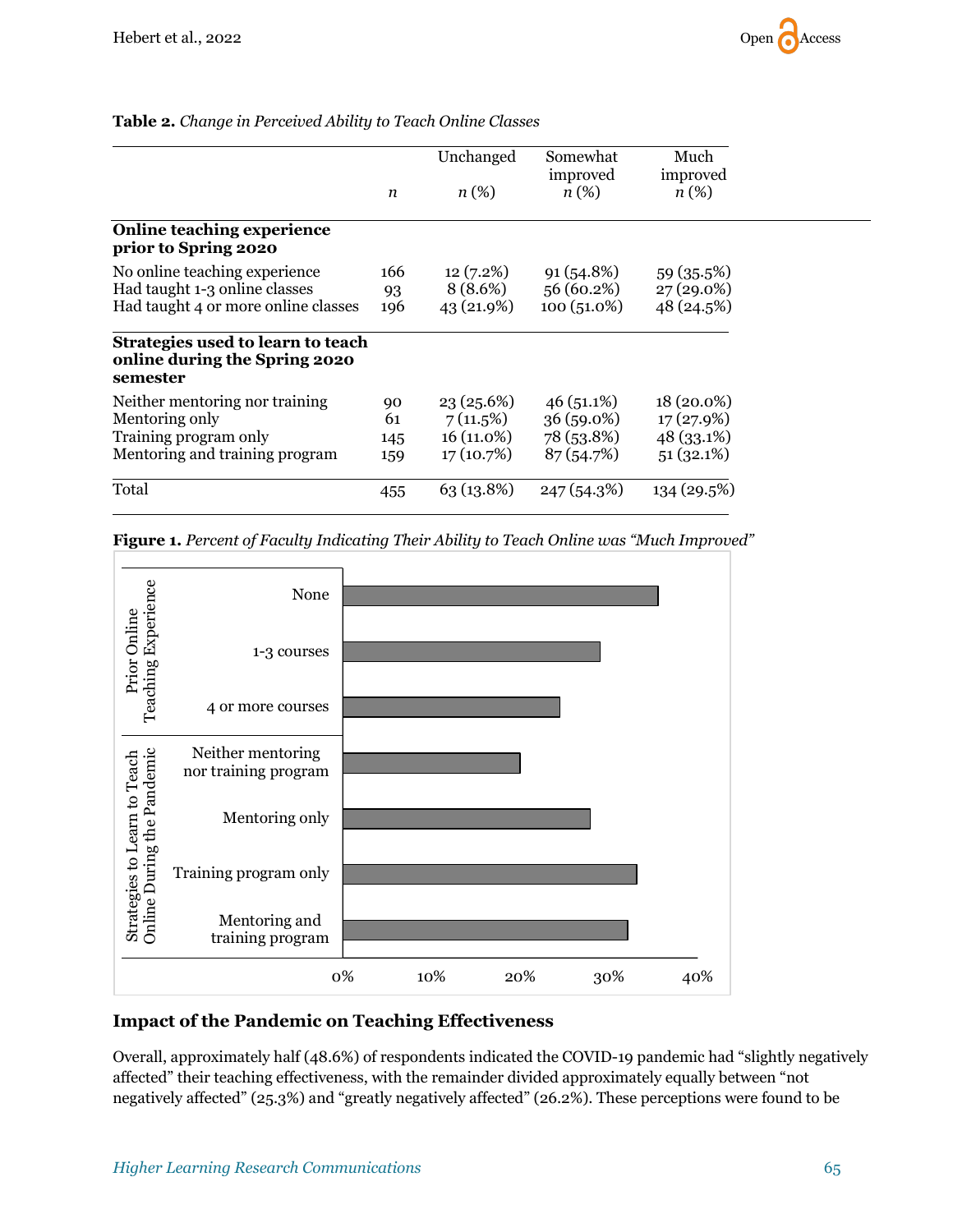

significantly related to both prior online teaching experience  $[X2(4) = 35.87, p < .001]$  and strategies to learn or improve online teaching skills during the pandemic [X2(6) = 14.99, *p* = .02]. As indicated in Table 3 and Figure 2, the perceived negative impact of the pandemic on teaching effectiveness decreased with prior online teaching experience. In addition, faculty who did not seek mentoring nor complete a training program to learn to teach online during the Spring 2020 semester were most likely to indicate the pandemic had greatly negatively affected their teaching effectiveness (42.2%). In comparison, faculty who sought mentoring from others, completed a training program, or sought both mentoring and training reported a lesser impact of the pandemic on teaching effectiveness, with responses of these groups similar.

|                                                                                | n   | Not<br>negatively<br>affected<br>$n(\%)$ | Somewhat<br>negatively<br>affected<br>$n(\%)$ | Greatly<br>negatively<br>affected<br>$n(\%)$ |
|--------------------------------------------------------------------------------|-----|------------------------------------------|-----------------------------------------------|----------------------------------------------|
| <b>Online teaching experience</b><br>prior to Spring 2020                      |     |                                          |                                               |                                              |
| No online teaching experience                                                  | 166 | 20 (12.8%)                               | 96 (57.8%)                                    | 50 (30.1%)                                   |
| Had taught 1-3 online classes                                                  | 93  | 19 (20.4%)                               | 47 (50.5%)                                    | 27 (29.0%)                                   |
| Had taught 4 or more online classes                                            | 196 | 76 (38.8%)                               | 78 (39.8%)                                    | 42 (21.4%)                                   |
| Strategies used to learn to teach<br>online during the Spring 2020<br>semester |     |                                          |                                               |                                              |
| Neither mentoring nor training                                                 | 90  | 12(13.3%)                                | 40 (44.4%)                                    | 38 (42.2%)                                   |
| Mentoring only                                                                 | 61  | 17(27.9%)                                | 29 (47.5%)                                    | 15(24.6%)                                    |
| Training program only                                                          | 145 | 40 (27.6%)                               | 72 (49.7%)                                    | 33 (22.8%)                                   |
| Mentoring and training program                                                 | 159 | 46 (28.9%)                               | 80 (50.3%)                                    | $33(20.8\%)$                                 |
| Total                                                                          | 455 | 115(25.3%)                               | 221 (48.6%)                                   | 119 (26.2%)                                  |

**Table 3.** *Perceived Imp0rt of the COVID-19 Pandemic on Teaching Effectiveness*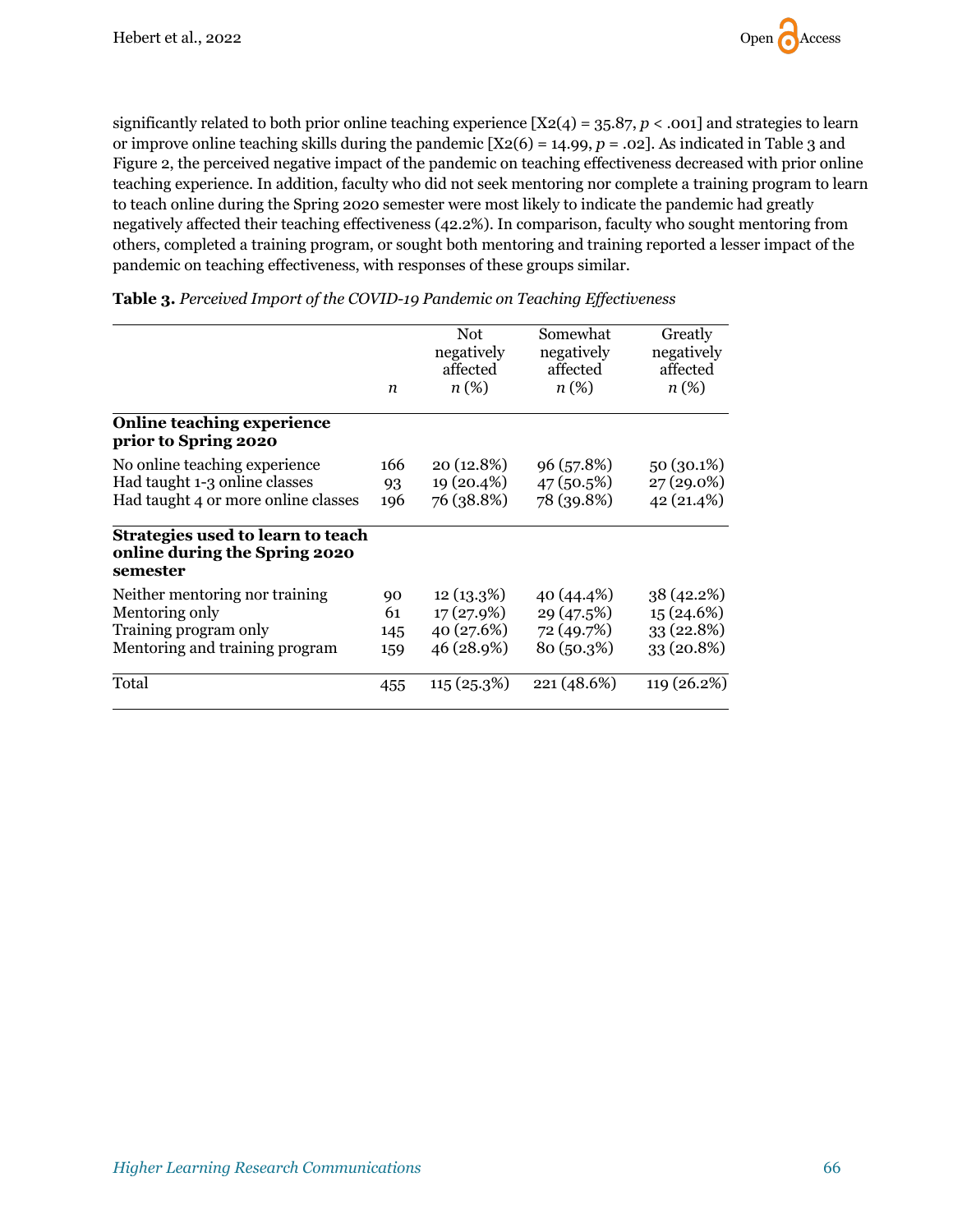

**Figure 2.** *Percentage of Faculty Indicating the COVID-19 Pandemic had "Greatly Negatively Affected" Their Teaching Effectiveness*

#### **Attitude Toward Teaching Online in the Future**

Over 44% of surveyed instructors indicated being more likely to voluntarily teach an online class in the future because of their online teaching experience during the pandemic. Approximately one in five (21.1%) indicated being less likely to do so, and the attitude of 34.1% was unchanged. Comparison of attitudinal responses indicated significant variation by both previous online teaching experience  $[X2(4) = 54.86, p < .01]$ , and strategies to learn to teach online during the pandemic  $[X2(6) = 11.97, p < .05]$ .

As shown in Table 4, a higher percentage of faculty with no previous online teaching experience (33.7%) indicated being less likely to desire to voluntarily teach online in the future than other groups. By comparison, over half of those who had taught one to three online courses prior to the pandemic (55.9%) were more likely to do so in the future. The most common response among faculty who had taught four or more online courses was that their attitude was unchanged. With respect to strategies to learn to teach online during the pandemic, instructors who completed a training program (53.1%) or pursued mentoring and formal training (45.3%) were more likely to indicate an interest in teaching online in the future than those who sought only mentoring (37.7%) or neither mentoring nor training (35.6%).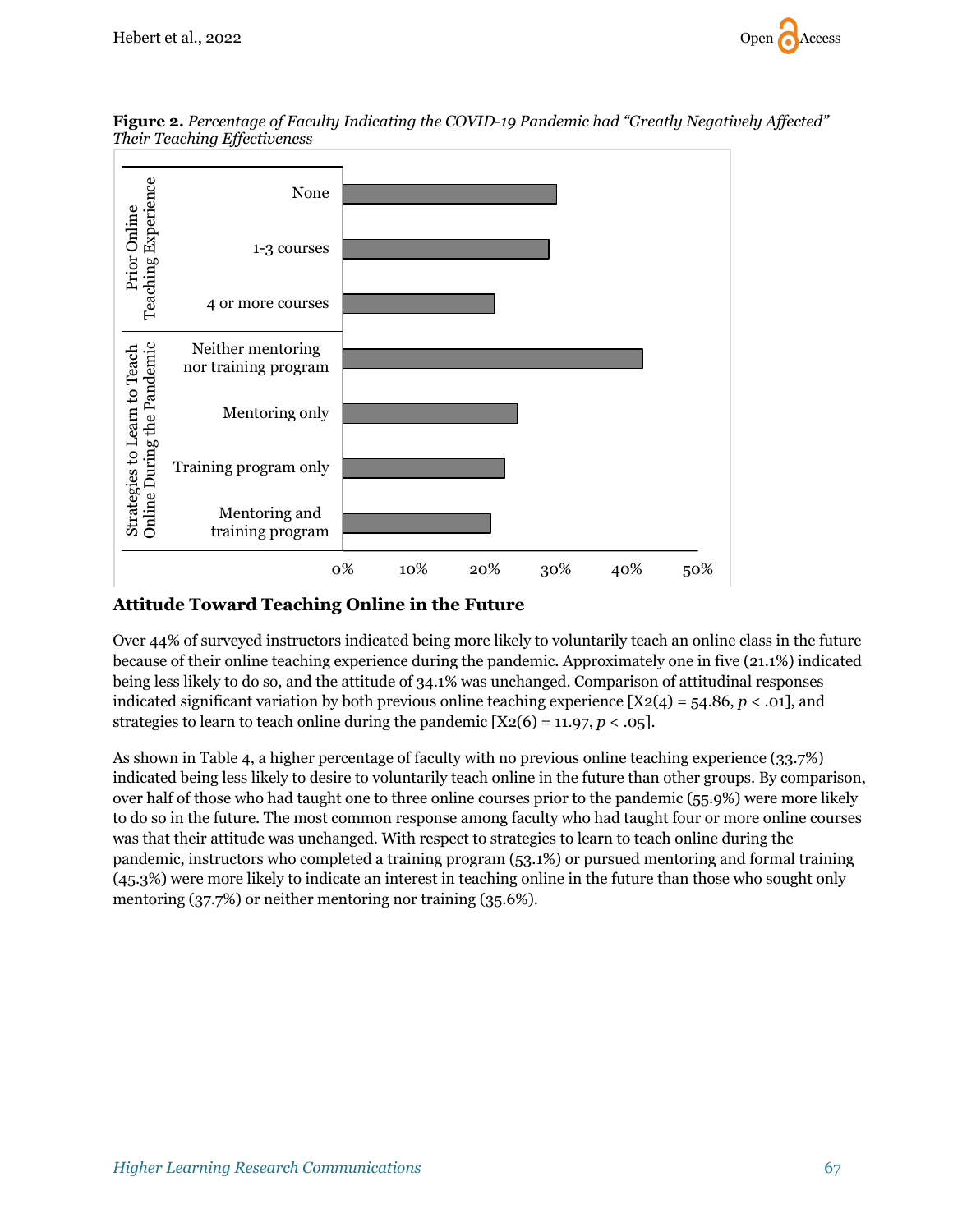|                                                                                                             | n                      | Less likely<br>$n(\%)$                                | Unchanged<br>$n(\%)$                                     | More likely<br>$n(\%)$                                |
|-------------------------------------------------------------------------------------------------------------|------------------------|-------------------------------------------------------|----------------------------------------------------------|-------------------------------------------------------|
| <b>Online teaching experience</b><br>prior to Spring 2020                                                   |                        |                                                       |                                                          |                                                       |
| No online teaching experience<br>Had taught 1-3 online classes<br>Had taught 4 or more online classes       | 166<br>93<br>196       | 56 (33.7%)<br>20(21.5%)<br>20 (10.2%)                 | $35(21.1\%)$<br>21(22.6%)<br>99 (50.5%)                  | 75 (45.2%)<br>52 (55.9%)<br>77 (39.3%)                |
| Strategies used to learn to teach<br>online during the Spring 2020<br>semester                              |                        |                                                       |                                                          |                                                       |
| Neither mentoring nor training<br>Mentoring only<br>Training program only<br>Mentoring and training program | 90<br>61<br>145<br>159 | 27(18.6%)<br>$19(31.1\%)$<br>27 (18.6%)<br>29 (18.2%) | $37(41.1\%)$<br>$19(31.1\%)$<br>41 (28.3%)<br>58 (36.5%) | 32(35.6%)<br>23 (37.7%)<br>$77(53.1\%)$<br>72 (45.3%) |
| Total                                                                                                       | 455                    | $96(21.1\%)$                                          | $155(34.1\%)$                                            | 204 (44.8%)                                           |

#### **Table 4.** *Attitude Toward Voluntarily Teaching Online Courses in the Future*

## **Discussion and Conclusions**

Previous research on university faculty in the United States during the COVID pandemic has described challenges they faced as they dealt with the rapid and unprecedented emergency transition to online instruction. Evidence suggests that prior online teaching experience influenced faculty experiences and perceptions of the Spring 2020 semester (Colclasure et al., 2021; Culp-Roche et al., 2021, Cutri et al., 2020; Roy & Covelli, 2021), yet limited research has examined strategies in which faculty engaged to learn to teach online and their perceived impact. This study examined online teaching experience and training prior to the pandemic, strategies used during the Spring 2020 semester to learn how to teach online, changes in perceptions of online teaching ability, perceived impact of the pandemic on teaching effectiveness, and interest in future online teaching opportunities among 455 full-time faculty from four mid-sized public universities.

Before the Spring 2020 semester, slightly over one-third (36.5%) of the sample had never taught an online course, 20.4% had taught one to three online courses, and 43.1% had taught four or more. Other survey-based studies of faculty during the pandemic reported that 43% to 51% of faculty had no prior online teaching experience, and approximately 40% had taught several courses (Fox et al., 2020; Roy & Covelli, 2021). Thus, the combined evidence indicates that one-third to one-half of U.S. faculty entered the pandemic-induced online transition with no previous online teaching experience. However, among the 455 faculty in this study, 73% had completed a training program to learn to teach online, suggesting that many entered the transition with some understanding of and skills in online pedagogy.

#### **Strategies to Learn to Teach Online During the Pandemic**

Previous research has indicated that many faculty needed assistance during the Spring 2020 semester in managing the online transition, with their primary needs including best online teaching practices, tips for making the quick transition, and assistance with technology and supporting online students (Culp-Roche et al., 2021; Johnson et al., 2020). Interview-based studies indicate that some faculty sought professional development to learn to improve online teaching skills, primarily from workshops/training programs offered by their universities (Howe et al., 2021; Rupnow et al., 2020).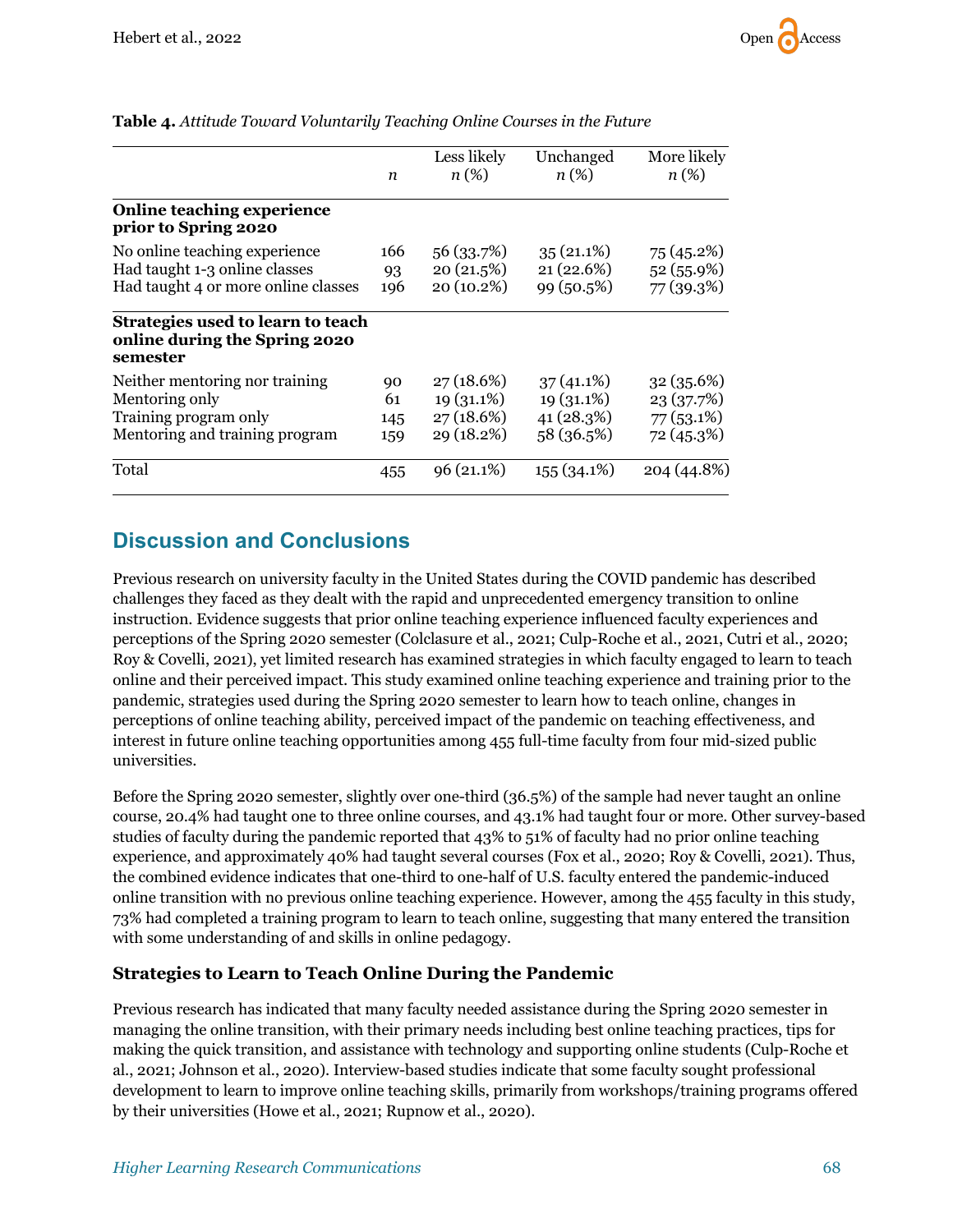

Among the faculty surveyed in this study, 47.1% sought mentoring from colleagues, slightly over two-thirds (69.4%) completed a training program in online pedagogy, and a little over one-third (34.9%) sought peer mentoring and completed a training program. Faculty were twice as likely to complete a formal training program offered by their university than from an external agency. Faculty with no prior online teaching experience were more likely to seek mentoring than more experienced faculty, whereas experienced faculty were more likely to complete a training program. This may reflect a greater need for inexperienced faculty to seek mentoring from their experienced peers, and for more experienced faculty to seek to enhance their skills through professional development programs.

#### **Impact of the Pandemic on Teaching Effectiveness and Change in Perceived Ability to Teach Online**

At the start of the Fall 2020 semester, 74.8% of faculty reported their teaching effectiveness was negatively affected by the pandemic, with 26.2% indicating it was "greatly" negatively affected. However, the majority (83.8%) indicated their ability to teach online was "somewhat" or "much" improved over the 6 months of emergency remote teaching. Both findings are consistent with previous research. Previous studies reported that over half of college instructors were uncomfortable teaching online during the spring 2020 semester (Roy & Covelli, 2021), and between 50% and 70% perceived their teaching was negatively affected by the pandemic (Aubry et al., 2020; Colclasure et al., 2021). Yet, 66.4% were more comfortable teaching online by the Fall semester (Roy & Covelli, 2021).

Research also has consistently indicated that online teaching experience before the pandemic played a role in faculty experience during emergency remote teaching. Previous studies have found that prior online experience was a significant predictor of online teaching efficacy (Culp-Roche et al., 2021) and significantly related to online teaching readiness (Cutri et al., 2020) and comfort level teaching online during the pandemic (Roy & Covelli, 2021). Our results add to this evidence. In this study, prior online teaching experience influenced both perceptions of teaching effectiveness and online teaching improvement. Specifically, faculty with no prior online teaching experience were more likely to report their teaching effectiveness was negatively impacted by the pandemic, as well as more likely to indicate their ability to teach online was improved compared to more experienced faculty.

We also found significant relationships between strategies to learn to teach online during the pandemic and these faculty perceptions. Perceived improvement in online instruction was lowest, and a negative perception of teaching effectiveness during the pandemic highest, among faculty who neither sought peer mentoring nor engaged in training programs/workshops. By comparison, faculty who sought mentoring or completed online pedagogy training were more likely to indicate their online teaching ability was much improved and less likely to report their teaching effectiveness was negatively impacted by the pandemic. Interestingly, the perception of online teaching improvement was similar among those who only sought mentoring, only completed a training program, or both. Other than interview-based studies reporting that online teaching efficacy improved as a result of professional development and university support (Howe et al., 2021) and descriptions of training programs utilized by universities during the pandemic (e.g., Reinholz et al., 2020), previous research on faculty in the United States during the pandemic has not examined faculty perceptions of the effectiveness of mentoring or training programs. However, research before the pandemic has shown the effectiveness of training programs in improving online teaching skills in university faculty (e.g., Borup & Evmenova, 2019). In addition, a case study of nursing faculty in India reported an increase in perceived competence in a variety of online pedagogical tasks among those who completed an 8-day online faculty development course during the pandemic (Swaminathan et al., 2021).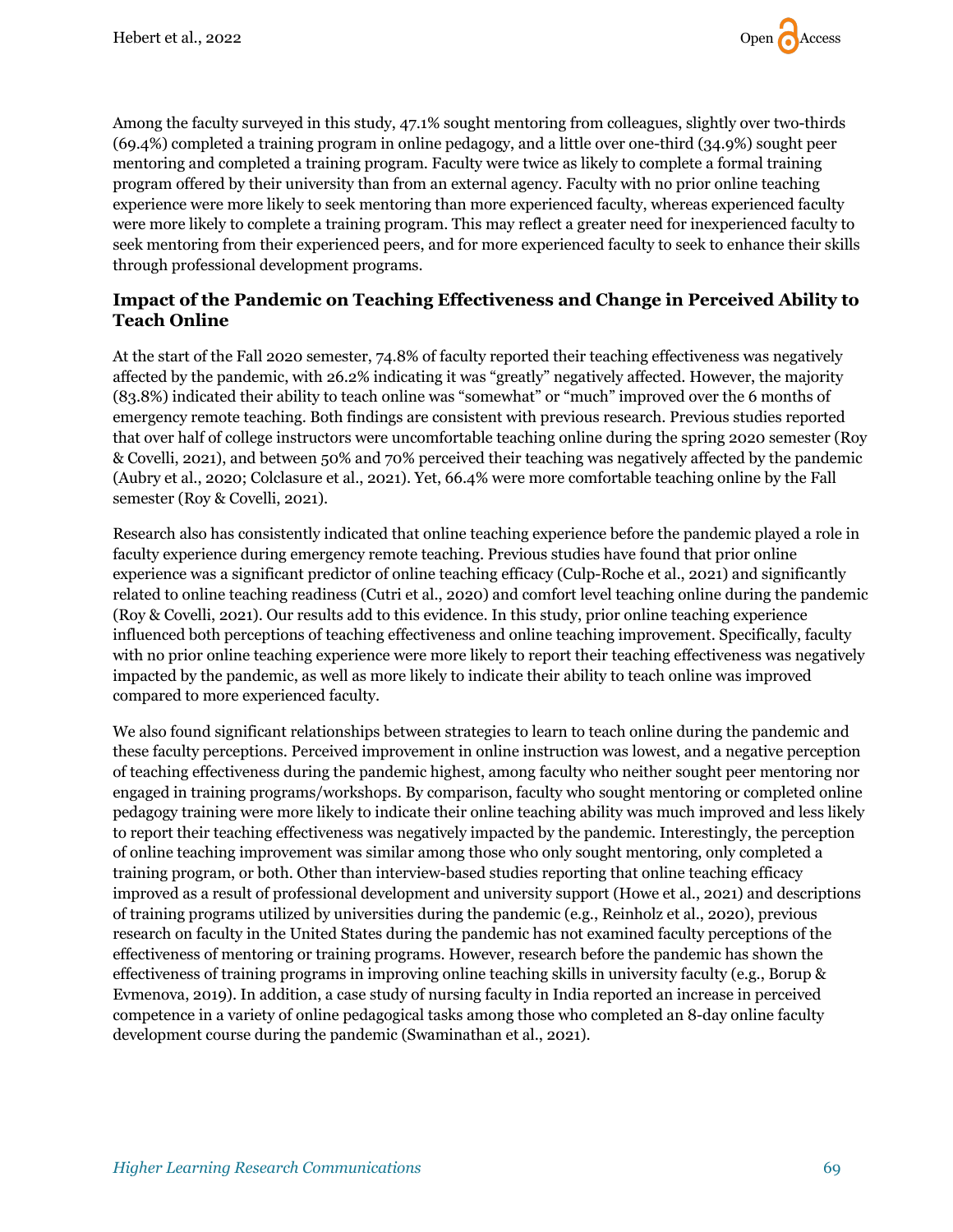#### **Attitude Toward Teaching Online in the Future**

The final measure in this study was attitude for voluntarily teaching online in the future, specifically how that may have changed during the pandemic. Over 44% of the sample indicated being more likely to voluntarily teach an online class in the future, whereas 21.1% indicated being less likely to do so. In their large-scale, survey-based study, Fox et al. (2020) similarly reported that 45% of faculty had a more favorable perception of online teaching as a result of their pandemic experience, while 17% had a more negative perception.

In addition, we found that change in attitude to teaching online varied with prior online teaching experience and strategies used to learn to teach online during the pandemic. Faculty with no prior online teaching experience were least likely to desire to teach online in the future, whereas over half of those with a moderate amount of prior online teaching experience indicated being more likely to do so. In addition, a positive change in online teaching attitude was observed most often among faculty who completed a formal training program than those who sought mentoring only or neither mentoring nor training in online pedagogy. These results align with prior research indicating the effectiveness of such training programs in changing faculty attitudes about online teaching (Borup & Evmenova, 2019; Rienties et al., 2013), and that attitude toward online learning during the pandemic was highest among faculty employed by universities with dedicated instructional design staff (Fox et al., 2020). Further, our findings suggest that faculty who had taught one to three online classes prior to the pandemic were those most likely to pursue mentoring and training during the pandemic and, as a result of their experiences and improved skills, have a more positive attitude toward teaching online in the future.

#### **Limitations**

Limitations of this study include those related to sampling, survey design, and self-report. While respondents were over 400 faculty from multiple universities, data were collected from those employed at four similar mid-sized public institutions from one region of the United States. Participants were volunteers who elected to complete the survey at the start of the Fall 2020 semester, and their responses may not reflect all faculty. Items included in this report were answered using scaled responses, which may not provide depth of understanding. Finally, assessment of improvement in online teaching skills and teaching effectiveness were faculty perceptions and were not corroborated by student evaluations or other measures.

#### **Implications for Practice**

This study adds to existing research on university faculty during the pandemic, aligns with the limited study of their experiences during the emergency online transition, and provides support for the effectiveness of peerto-peer mentoring and formal faculty development/training programs on enhancing perceptions of teaching effectiveness and attitudes toward online instruction. In addition to adding to the body of knowledge, research about faculty and students during the pandemic is useful for university leaders in understanding their experiences and concerns and in planning for the future.

The spring 2020 transition to online instruction was emergency remote teaching (Hodges et al., 2020). It was unexpected and unprecedented. But this pandemic continues to persist, and there will likely be future public health emergencies and natural disasters, which will create the need for similar pivots to online learning. It is logical that training faculty to make such transitions efficiently and effectively becomes part of induction and professional development and making emergency remote shifts becomes part of a faculty member's skill set (Hodges et al., 2020). Our data suggest that faculty least experienced in online teaching can benefit greatly from peer mentoring and that combining peer mentoring with online pedagogy training has the greatest effect on faculty perceptions of teaching effectiveness.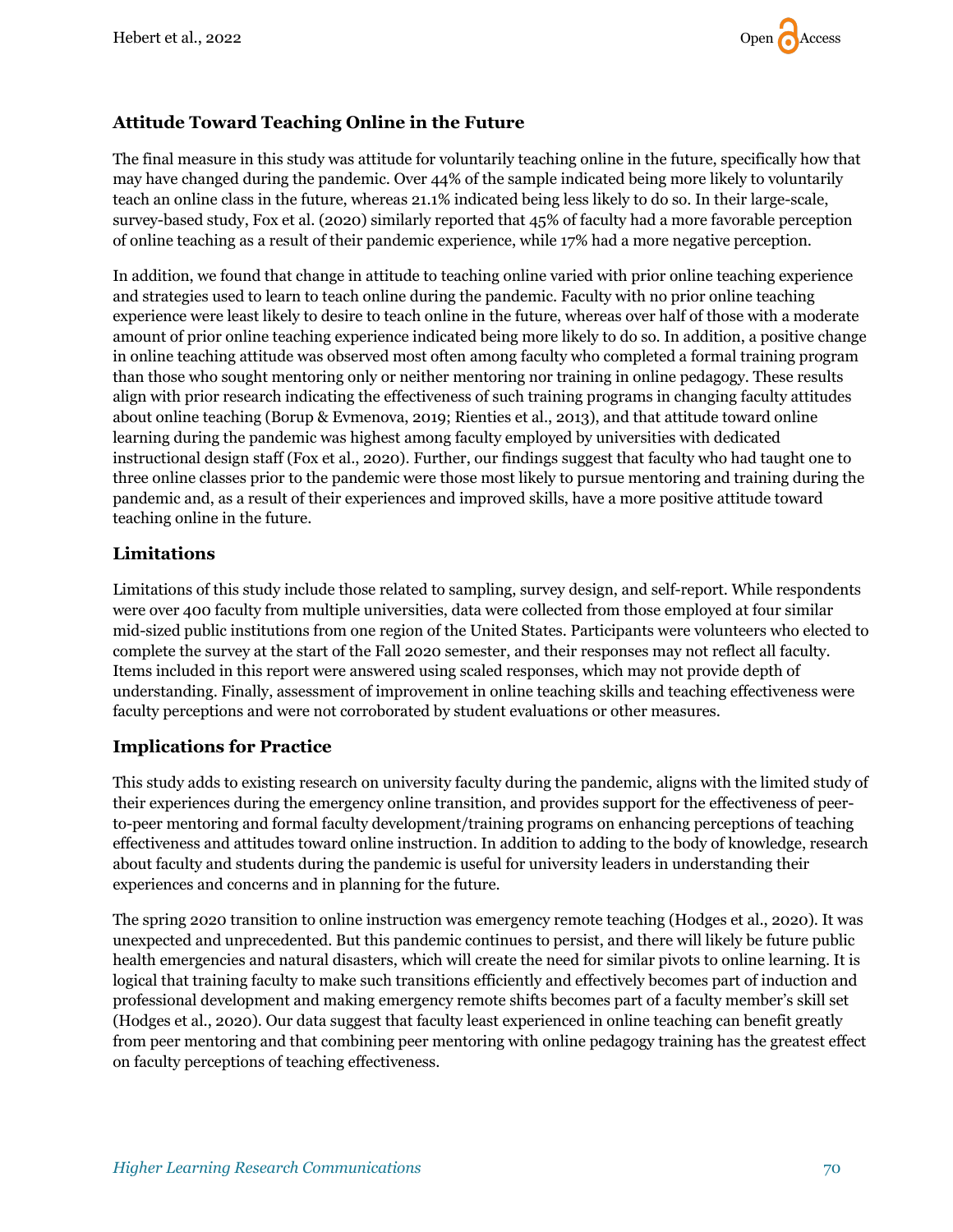

#### **Conclusions**

In their qualitative study of faculty learning to teach online, Schmidt et al. (2020) concluded that those with no prior online teaching experience feel unprepared and apprehensive and realize that teaching online requires the mastery of a variety of tasks. Comfort teaching an online class is usually reached by the third iteration (Hodges et al., 2020). This study indicated that over one-third of college instructors entered the COVID-induced emergency remote pivot with no prior online teaching experience. During the spring 2020 semester, 80% sought mentoring or formal training to improve their online teaching effectiveness, with 35% pursuing both peer mentoring and completing a training program. While three-fourths of faculty perceived that the pandemic had negatively impacted their teaching effectiveness, those who had sought to improve their online teaching skills via mentoring or formal training perceived a greater improvement in online teaching skills and a reduced negative effect of the pandemic on teaching effectiveness. Prior experience teaching online courses played a significant role in strategies sought to improve online teaching skills, as well as perceptions of teaching effectiveness.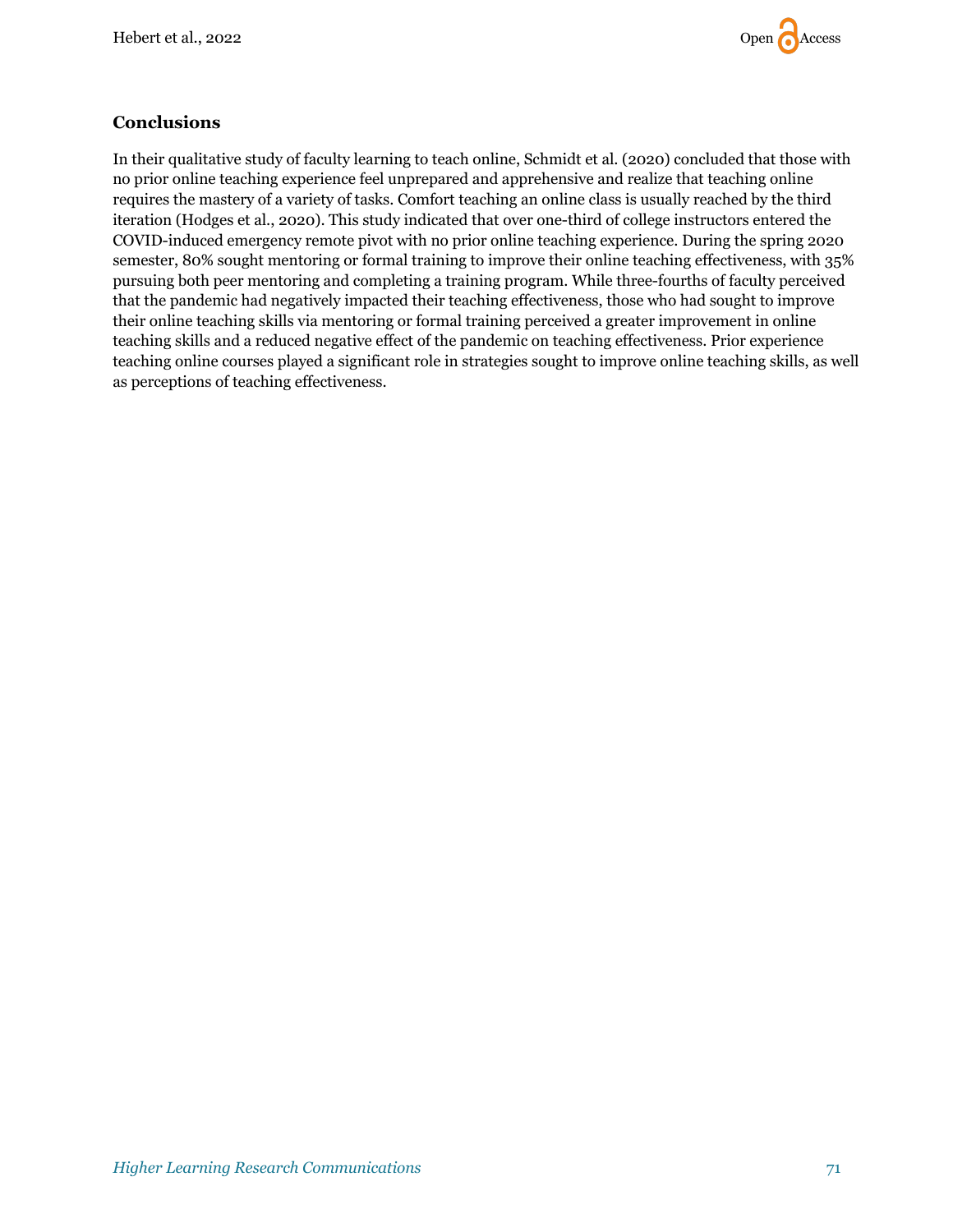

## **References**

- Aguilera-Hermida, A. P. (2020). College students' use and acceptance of emergency online learning due to COVID-19. *International Journal of Educational Research Open.*  https://doi.org/10.1016/j.ijedro.2020.100011
- Aubry, L. M., Laverty, T. M., & Ma, Z. (2021). Impacts of COVID‐19 on ecology and evolutionary biology faculty in the United States. *Ecological Applications*, *31*(2), e2265. https://doi.org/10.1002/eap.2265
- Belikov, O., VanLeeuwen, C. A., Veletsianos, G., Johnson, N., & Prusko, P. T. (2021). Professional and personal impacts experienced by faculty stemming from the intersection of the COVID-19 pandemic and racial tensions. *Journal of Interactive Media in Education*, *2021*(1), 8. https://doi. org/10.5334/jime.647
- Borup, J., & Evmenova, A. S. (2019). The effectiveness of professional development in overcoming obstacles to effective online instruction in a college of education. *Online Learning*, *23*(2), 1–20. https://eric.ed.gov/?id=EJ1218368
- Colclasure, B. C., Marlier, A., Durham, M. F., Brooks, T. D., & Kerr, M. (2021). Identified challenges from faculty teaching at predominantly undergraduate institutions after abrupt transition to emergency remote teaching during the COVID-19 pandemic. *Education Sciences*, *11*(9), 556. https://doi.org/10.3390/educsci11090556
- Culp-Roche, A., Hardin-Fanning, F., Tartavoulle, T., Hampton, D., Hensley, A., Wilson, J. L., & Wiggins, A. T. (2021). Perception of online teacher self-efficacy: A multi-state study of nursing faculty pivoting courses during COVID 19. *Nurse Education Today*, *106*, 105064. https://doi.org/10.1016/j.nedt.2021.105064
- Cutri, R. M., Mena, J., & Whiting, E. F. (2020). Faculty readiness for online crisis teaching: Transitioning to online teaching during the COVID-19 pandemic. *European Journal of Teacher Education*, *43*(4), 523-541. https://doi.org/10.1080/02619768.2020.1815702
- Delaney, R. K., Locke, A., Pershing, M. L., Geist, C., Clouse, E., Debbink, M. P., Haaland, B., Tanner, A. J., Anzai, Y., & Fagerlin, A. (2021). Experiences of a health system's faculty, staff, and trainees' career development, work culture, and childcare needs during the COVID-19 pandemic. *JAMA Network Open*, *4*(4), e213997. doi:10.1001/jamanetworkopen.2021.3997
- Fox, K., Bryant, G., Lin, N., & Srinivasan, N. (2020). *Time for class–COVID-Part 1: A national survey of faculty during COVID-19*. Tyton Partners and Every Learner Everywhere. http://hdl.voced.edu.au/10707/555443
- Garris, C. P., & Fleck, B. (2020). Student evaluations of transitioned-online courses during the COVID-19 pandemic. *Scholarship of Teaching and Learning in Psychology*. https://doi.org/10.1037/stl0000229
- Hickey, S. E., Hebert, E. P., & Webb, N. (2021). College student experiences of the COVID-19 pandemic: Concerns, preventive behaviors, and impact on academics and career choice. *American Journal of Health Studies*, *36*(2), 76–87. https://amjhealthstudies.com/index.php/ajhs/article/view/647
- Hodges, C., Moore, S., Lockee, B., Trust, T., & Bond, M. (2020). The difference between emergency remote teaching and online learning. *Educause Review, 27*, 1–12. https://er.educause.edu/articles/2020/3/the-difference-between-emergency-remote-teaching-andonline-learning
- Howe, D. L., Heitner, K. L., Dozier, A., & Silas, S. (2021). Health professions faculty experiences teaching online during the COVID-19 pandemic. *Association of Black Nursing Faculty Journal*, *32*(1), 6–11.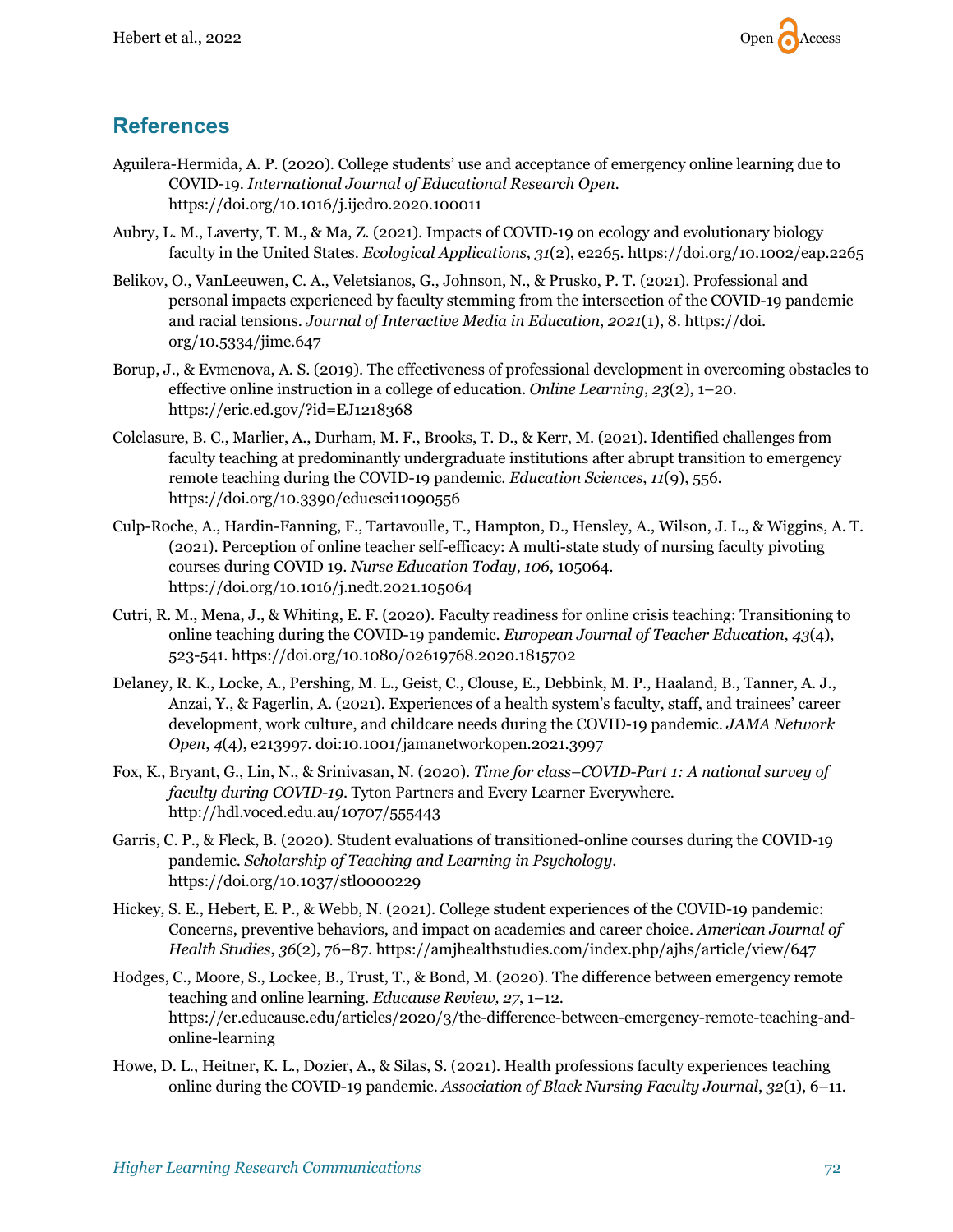

- Johnson, N., Veletsianos, G., & Seaman, J. (2020). US faculty and administrators' experiences and approaches in the early weeks of the COVID-19 pandemic. *Online Learning*, *24*(2), 6–21. https://doi.org/10.24059/olj.v24i2.2285
- Kecojevic, A., Basch, C. H., Sullivan, M., & Davi, N. K. (2020). The impact of the COVID-19 epidemic on mental health of undergraduate students in New Jersey, cross-sectional study. *PloS one*, *15*(9), e0239696. https://doi.org/10.1371/journal.pone.0239696
- Lee, K. (2020). Coronavirus: Universities are shifting classes online–but it's not as easy as it sounds. *The Conversation*, *9*. https://theconversation.com/coronavirus-universities-are-shifting-classes-onlinebut-its-not-as-easy-as-it-sounds-133030
- MacIntyre, P. D., Gregersen, T., & Mercer, S. (2020). Language teachers' coping strategies during the COVID-19 conversion to online teaching: Correlations with stress, wellbeing and negative emotions. *System*, *94*, 102352. https://doi.org/10.1016/j.system.2020.102352
- Manokore, V., & Kuntz, J. (2021). Replication or reinvention: Educators' narratives on teaching in higher education during the COVID-19 pandemic. *Higher Learning Research Communications, 12* (1). DOI:10.5590/HLRC.2022.12.1.1270
- McQuiggan, C. A. (2012). Faculty development for online teaching as a catalyst for change. *Journal of Asynchronous Learning Networks*, *16*(2), 27–61. https://eric.ed.gov/?id=EJ971044
- Meyer, K. A., & Murrell, V. S. (2014). A national study of training content and activities for faculty development for online teaching. *Journal of Asynchronous Learning Networks*, *18*(1). https://eric.ed.gov/?id=EJ1030527
- Moser, K. M., Wei, T., & Brenner, D. (2021). Remote teaching during COVID-19: Implications from a national survey of language educators. *System*, *97*, 102431. https://doi.org/10.1016/j.system.2020.102431
- Murphy, L., Eduljee, N. B., & Croteau, K. (2020). College student transition to synchronous virtual classes during the COVID-19 pandemic in northeastern United States. *Pedagogical Research*, *5*(4), em0078. https://doi.org/10.29333/pr/8485
- Quezada, L. R., Talbot, C., & Quezada-Parker, K. B. (2020). From bricks and mortar to remote teaching: A teacher education program's response to COVID-19. *Journal of Education for Teaching, 46*(4), 472– 483. https://doi.org/10.1080/02607476.2020.1801330
- Reinholz, D. L., Stone-Johnstone, A., White, I., Sianez, L. M., & Shah, N. (2020). A pandemic crash course: Learning to teach equitably in synchronous online classes. *CBE—Life Sciences Education*, *19*(4), ar60. https://doi.org/10.1187/cbe.20-06-0126
- Rienties, B., Brouwer, N., & Lygo-Baker, S. (2013). The effects of online professional development on higher education teachers' beliefs and intentions towards learning facilitation and technology. *Teaching and Teacher Education*, *29*, 122-131. https://doi.org/10.1016/j.tate.2012.09.002
- Roy, S., & Covelli, B. (2020). COVID-19 induced transition from classroom to online mid semester: Case study on faculty and students' preferences and opinions. *Higher Learning Research Communications*, *11*, 2. DOI:10.18870/hlrc.v11i0.1197
- Ruiz-Alonso-Bartol, A., Querrien, D., Dykstra, S., Fernández-Mira, P., & Sánchez-Gutiérrez, C. (2022). Transitioning to emergency online teaching: The experience of Spanish language learners in a US university. *System, 104*, 102684. https://doi.org/10.1016/j.system.2021.102684
- Rupnow, R. L., LaDue, N. D., James, N. M., & Bergan-Roller, H. E. (2020). A perturbed system: How tenured faculty responded to the COVID-19 shift to remote instruction. *Journal of Chemical Education*, *97*(9), 2397–2407. https://doi.org/10.1021/acs.jchemed.0c00802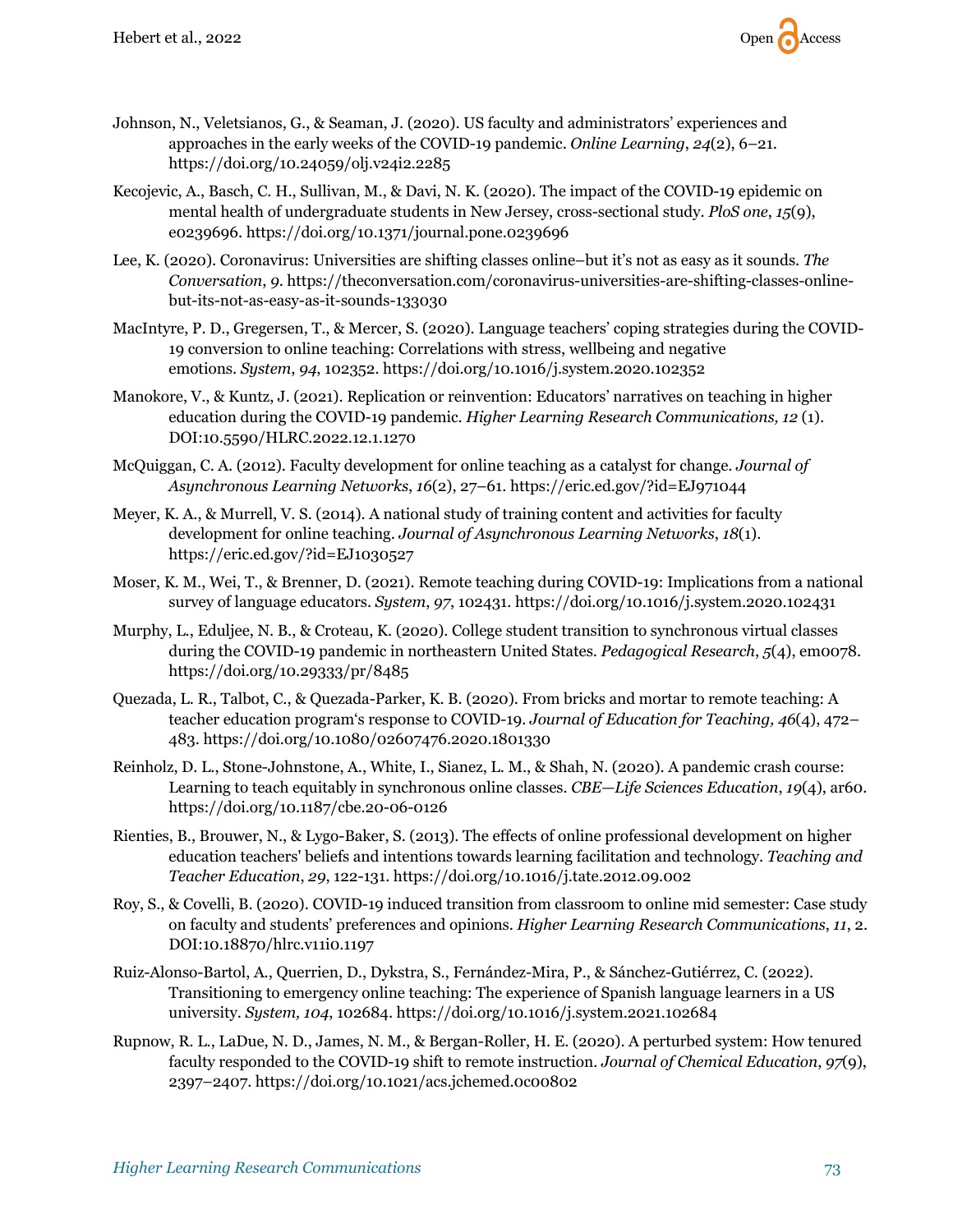

- Sahu, P. (2020). Closure of universities due to coronavirus disease 2019 (COVID-19): Impact on education and mental health of students and academic staff. *Cureus, 12*(4), e7541. DOI:10.7759/cureus.7541
- Sarria-Guzman, Y., Fusaro, C., Bernal, J. E., Mosso-González, C., González-Jiménez, F. E., & Serrano-Silva, N. (2021). Knowledge, attitude and practices (KAP) towards COVID-19 pandemic in America: A preliminary systematic review. *The Journal of Infection in Developing Countries*, *15*(01), 9–21. doi.org/10.3855/jidc.14388
- Schmidt, S., Hodge, E. M., & Tschida, C. M. (2020). How instructors learn to teach online: Considering the past to plan for the future. *eLearn, 10*, 2. https://doi.org/10.1145/3429274.3425110
- Seaman, J. E., Allen, I. E., & Seaman, J. (2018). *Grade increase: Tracking distance education in the United States*. Babson Survey Research Group. http://www.onlinelearningsurvey.com/highered.html
- Serhan, D. (2020). Transitioning from face-to-face to remote learning: Students' attitudes and perceptions of using Zoom during COVID-19 pandemic. *International Journal of Technology in Education and Science*, *4*(4), 335–342. https://doi.org/10.46328/ijtes.v4i4.148
- Stadtlander, L., & Sickel, A. (2021). A qualitative study examining home as faculty workplace during COVID-19 self-isolation. *Higher Learning Research Communications, 11*. DOI:10.18870/hlrc.v11i0.1218
- Swaminathan, N., Govindharaj, P., Jagadeesh, N. S., & Ravichandran, L. (2021). Evaluating the effectiveness of an online faculty development programme for nurse educators about remote teaching during COVID-19. *Journal of Taibah University Medical Sciences*, *16*(2), 268–273. https://doi.org/10.1016/j.jtumed.2020.11.003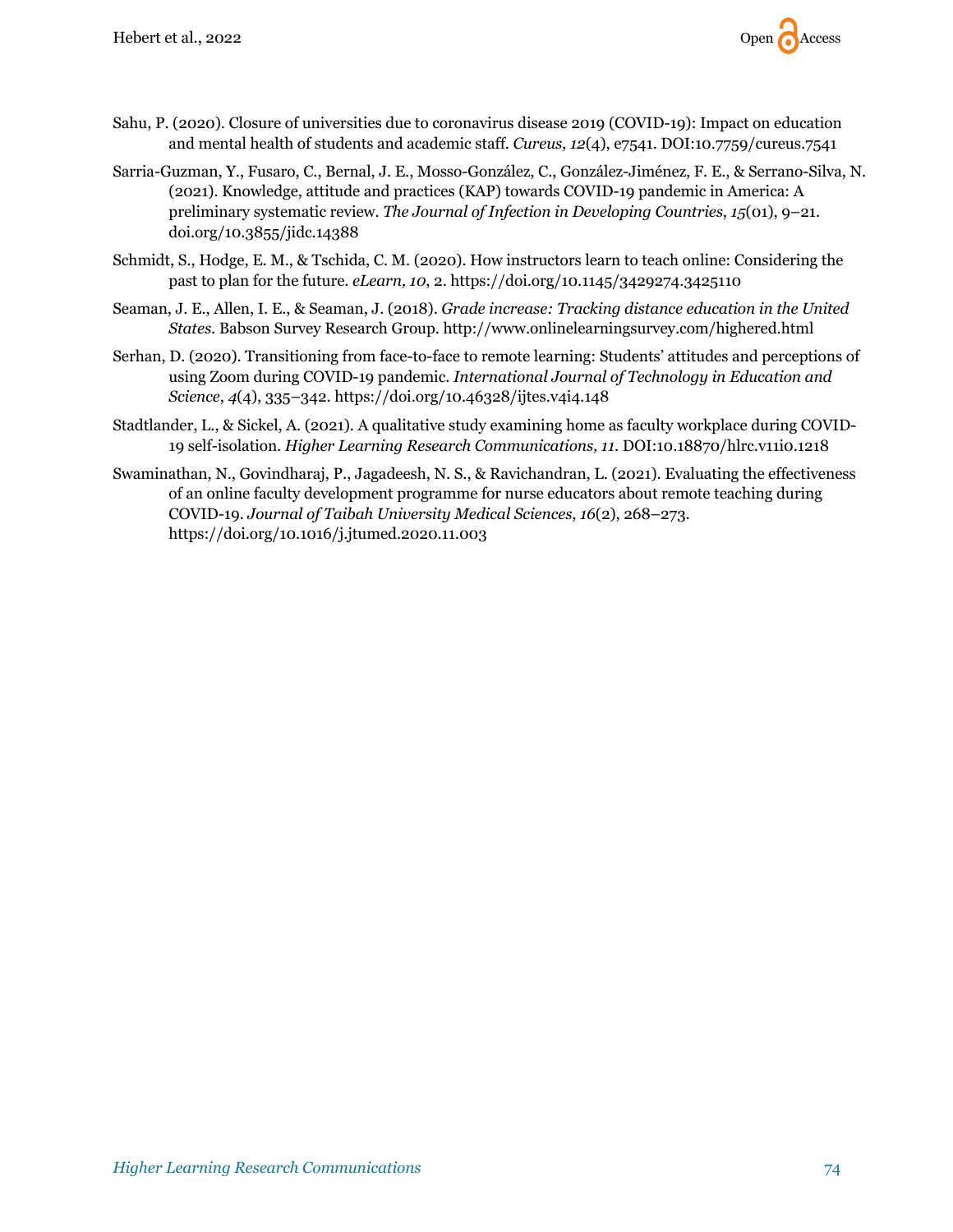

## **Appendix**

#### **Questionnaire**

#### **Online Experience and Training Prior to Spring 2020**

Prior to Spring 2020, how many online courses had you taught? Response Options:

None One

Two

Three

Four or more

Prior to Spring 2020, had you completed a training program in online teaching offered by your university? Response Options:

No

Yes

Prior to Spring 2020, had you completed a training program in online teaching delivered by an external organization? Response Options:

No Yes

#### **Learning to Teach Online During the Spring 2020 Semester**

During the Spring 2020 semester, how did you learn to teach online courses effectively (or improve your online teaching)? Indicate as many as appropriate. Response Options:

Mentoring by other faculty Training programs offered by my university Training programs external to my university None of these

#### **Teaching Effectiveness**

How has your ability to teach online changed over the past 6 months? Response Options:

(1) It is much lower/worse

(2) It is somewhat lower/worse

(3) It is unchanged

(4) It is somewhat higher/better

(5) It is much higher/better.

To what extent did the pandemic impact your ability to teach effectively? Response Options:

Not at all negatively affected

Slightly negatively affected

Greatly negatively affected.

#### **Attitude Toward Teaching Online Classes**

To what extent did your online teaching experience during the Spring 2020 semester change your attitude about voluntarily teaching an online class in the future? Response Options:

(1) I am much less likely to voluntarily teach an online class in the future

(2) Somewhat less likely

(3) Unchanged

(4) Somewhat more likely

(5) I am much more likely to voluntarily teach an online class in the future.